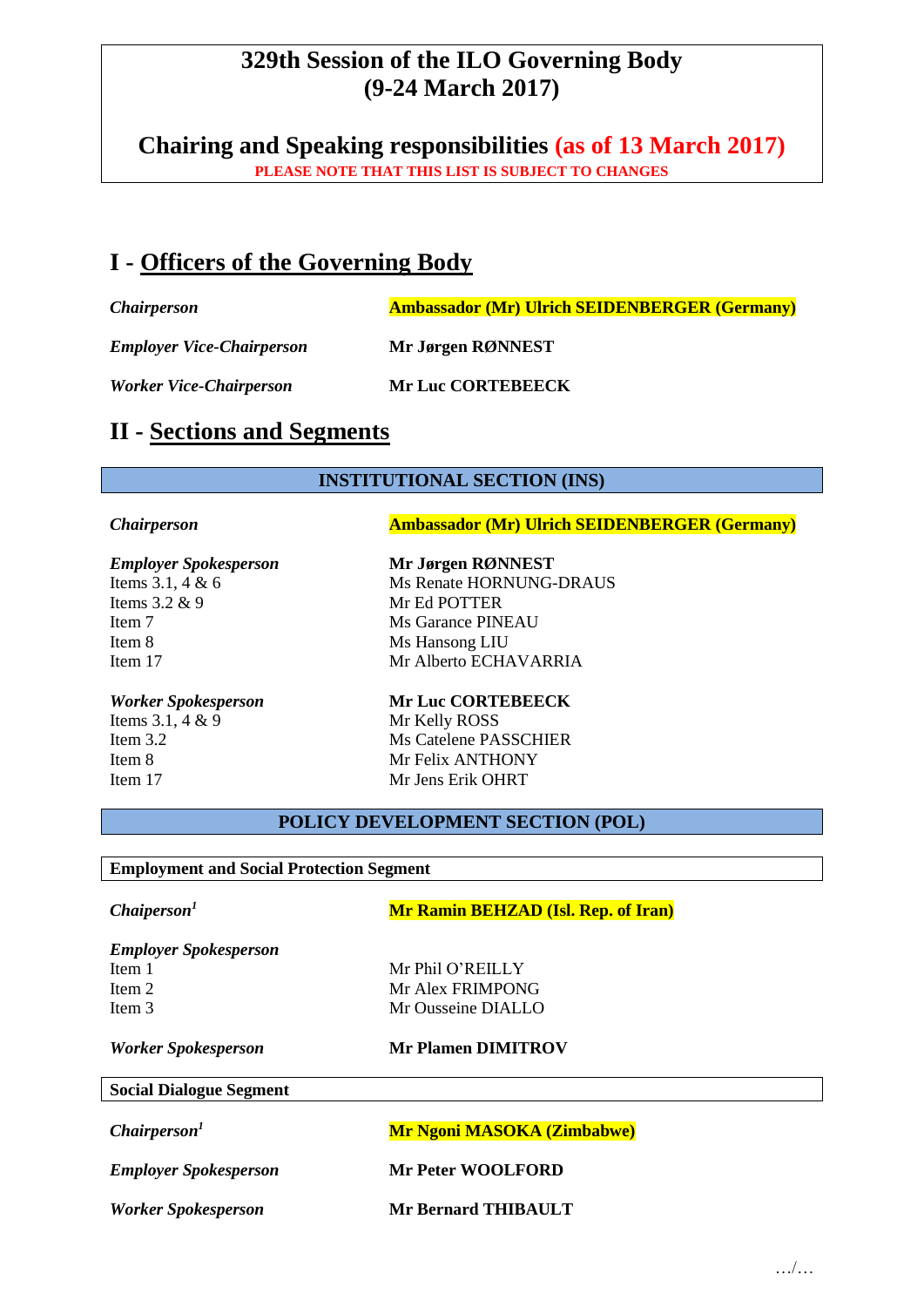#### **Development Cooperation Segment**

**Chairperson<sup>1</sup> <b>Mr Ngoni MASOKA (Zimbabwe)** 

*Employer Spokesperson* **Ms Jacqueline MUGO**

*Worker Spokesperson* **Mr Mody GUIRO**

Item 6 Mr Luc CORTEBEECK

| <b>Multinational Enterprises Segment</b> |                                      |
|------------------------------------------|--------------------------------------|
| Chairperson <sup>1</sup>                 | <b>Mr Pierre-Jean ROZET (France)</b> |
| <b>Employer Spokesperson</b>             | <b>Mr Ed POTTER</b>                  |
| <b>Worker Spokesperson</b>               | <b>Ms Annelie BUNTENBACH</b>         |

### **LEGAL ISSUES AND INTERNATIONAL LABOUR STANDARDS SECTION (LILS)**

| <b>Legal Issues Segment</b>                                    |                                  |
|----------------------------------------------------------------|----------------------------------|
| Chairperson <sup>1</sup>                                       | <b>Mr Assad JATER (Colombia)</b> |
| <b>Employer Spokesperson</b>                                   | Ms Lidija HORVATIC               |
| <b>Worker Spokesperson</b>                                     | <b>Ms Catelene PASSCHIER</b>     |
| <b>International Labour Standards and Human Rights Segment</b> |                                  |
| Chairperson <sup>1</sup>                                       | <b>Mr Assad JATER (Colombia)</b> |
| <b>Employer Spokesperson</b>                                   |                                  |
| Item 2                                                         | Mr Alberto ECHAVARRIA            |
| Items $3 & 4$                                                  | Mr Fernando YLLANES MARTINEZ     |
| <b>Worker Spokesperson</b>                                     |                                  |
| Item 2                                                         | Mr Luc CORTEBEECK                |
| Items $3 & 4$                                                  | Ms Catelene PASSCHIER            |

**PROGRAMME, FINANCIAL AND ADMINISTRATIVE SECTION (PFA)**

| <b>Programme, Financial and Administrative Segment</b> |                                                      |  |
|--------------------------------------------------------|------------------------------------------------------|--|
| <i>Chairperson</i>                                     | <b>Ambassador (Mr) Ulrich SEIDENBERGER (Germany)</b> |  |
| <b>Employer Spokesperson</b>                           | Mr Mthunzi MDWABA                                    |  |
| <b>Worker Spokesperson</b>                             | <b>Mr Sam GURNEY</b>                                 |  |